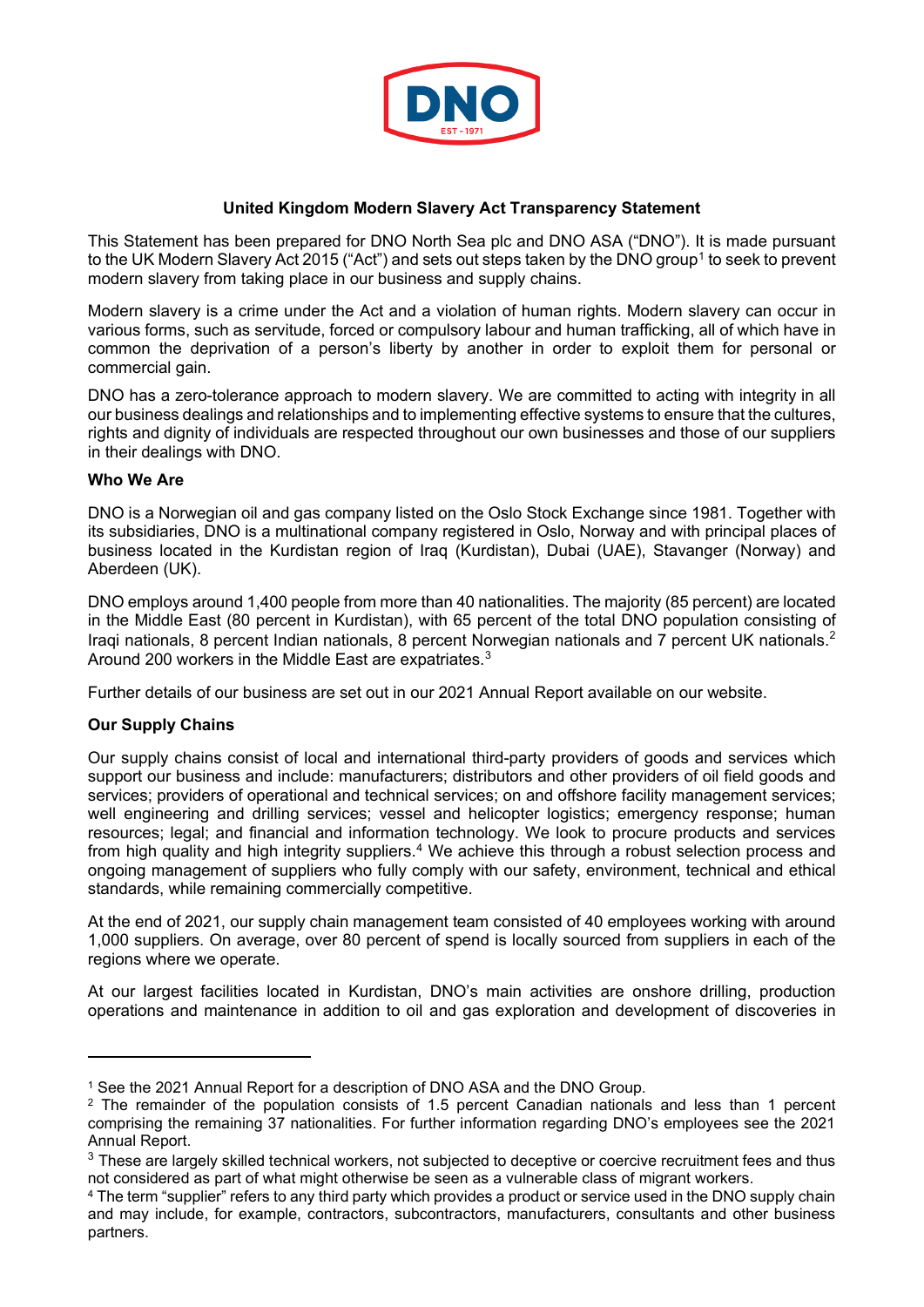operated licenses. In total there were 440 active suppliers in 2021 and the 15 largest suppliers covered 58 percent of the overall spend.

We are committed to the requirements of the Act and to taking all reasonable steps to ensure modern slavery does not occur in any part of our supply chain. Suppliers are expected to conduct their activities in a manner that respects human rights. With regard to the supply chains for joint venture operations where we are not the operator, we rely on the relevant operator of the joint venture to have in place the necessary processes and procedures for mitigating the risk of modern slavery within their supply chains.

# **Governance, Policy and Standards**

DNO is governed by its Board of Directors, which approves the company's strategy and reviews management and operational performance and financial results. The following policies relate to safeguarding against modern slavery risk:

- Our **Code of Conduct** sets out our commitment to respecting internationally recognised human rights (Principle 6), which implicitly include fundamental labour rights such as the elimination of forced labour. In addition to complying with all laws (Principle 1), all staff are also required to treat everyone with respect in the workplace (Principle 3). The Code of Conduct is communicated to all employees and compliance is a condition of employment with DNO. Our Code of Conduct can be found on our website.
- Our **Business Partner Code of Conduct** applies to all suppliers and requires, among others, a commitment to comply with best employment practices including no modern slavery, no child labour, no harassment or discrimination, freedom of association and working hours and living wages set in accordance with applicable law. Business partners are required to represent and warrant that they agree to comply with this Business Partner Code of Conduct in addition to having read and understood the DNO Code of Conduct and Anti-Corruption Policy. Contact details are provided to report possible violations of these commitments.
- Our **Anti-Corruption Policy** sets out DNO's zero tolerance towards corruption and other illegal or unethical business practices, including prohibited payments. It provides instructions on how to properly record transactions and guidelines for donations, community investments and business hospitality expenditures. This policy describes how DNO will influence its suppliers to adhere to the same ethical and legal principles as DNO, starting with a comprehensive due diligence process and following through with a written contract containing anti-corruption provisions to underscore this commitment.
- Our **Business Partner Procedure** details the due diligence process to be undertaken for potential suppliers, including an independent, fully automated third-party due diligence screening platform which searches for any violations of law and adverse media reports including reports of modern slavery. All screening reports are carefully evaluated to determine whether to engage with the third party.
- Our **Whistleblowing Procedure** sets out how to report a concern based on human rights or otherwise through an established helpline on the intranet for employees who wish to report misconduct without contacting a manager directly or who wish to do so anonymously. Posters in local languages are placed at each site to provide helpline contact information for suppliers and employees without computer access.

# **Due Diligence and Assurance**

Our risk assessment to determine which parts of our business and which of our suppliers are most at risk of modern slavery has been informed by type of third-party services, source location and vulnerable nationalities of our workforce as benchmarked by the Modern Slavery Index. This work is conducted on an ongoing basis.

The nature of our business means forced/involuntary labour is unlikely to occur within our own operations. Likewise, many of DNO's suppliers are staffed by skilled workers and technical specialists and enjoy mature human resource and compliance systems. In certain cases, however, suppliers in our industry may attempt to rely on less skilled and/or casual labour (e.g., during construction, in support roles on